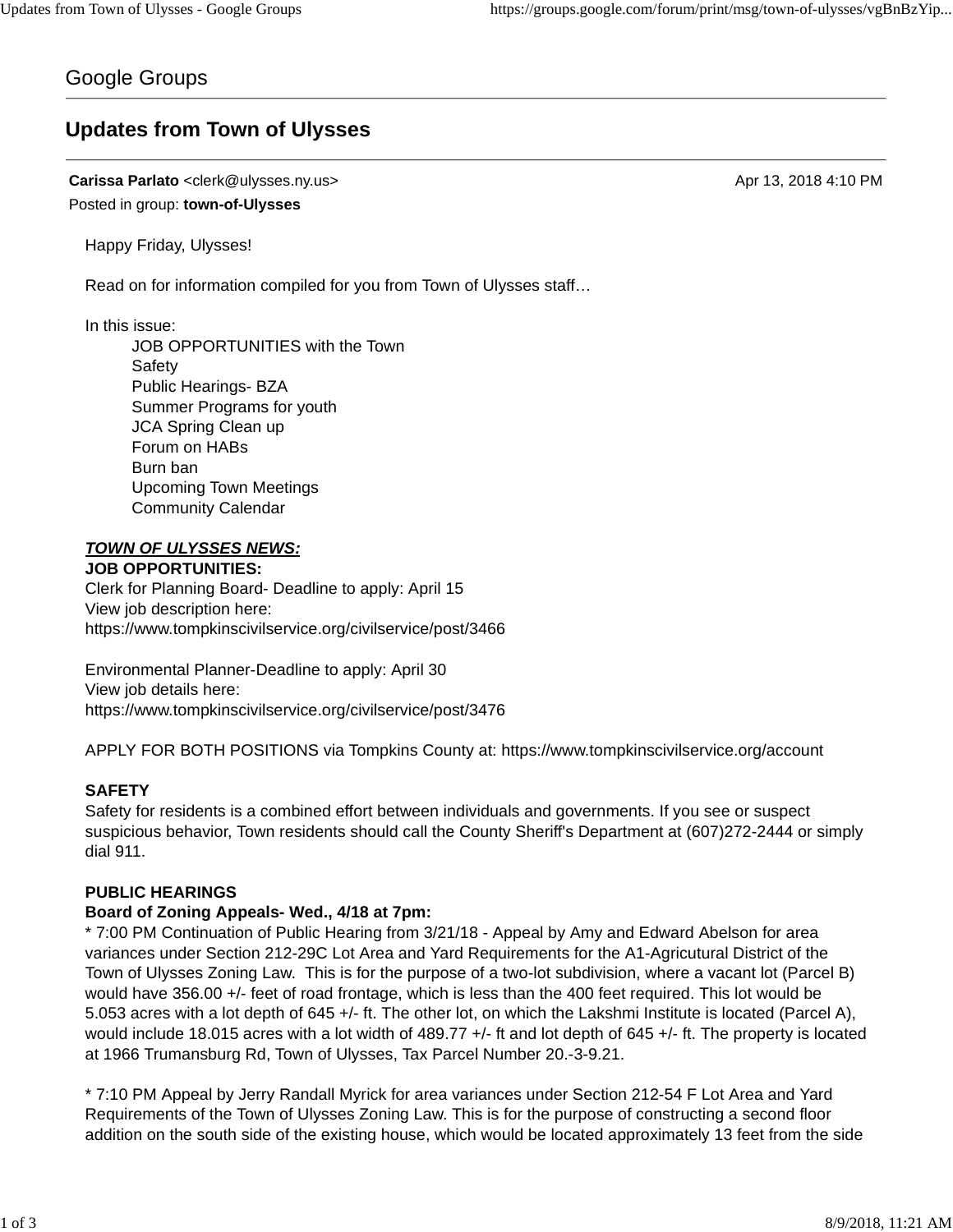property line and 15 feet is the required setback in the LS-Lakeshore District. The second floor addition would line up with the existing house footprint, which is 13 feet from the side property line. The property is located at 1575 Taughannock Blvd, Town of Ulysses, Tax Parcel Number 18.-1-3.

\* 7:20 PM Appeal by Rodney Davis for area variances under Section 212-135A Standards for roadside stands and 212-122E Standards for signs of the Town of Ulysses Zoning Law. This is for the purpose of utilizing a 400 square foot tent to sell products not produced on site, where 240 square feet is the maximum area allowed. The purpose is also to install a sign that is 20 square feet, where 12 square feet in the maximum allowed. The property is located at 5272 Dubois Rd, Town of Ulysses, Tax Parcel Number 18.-4-26.2.

\* 7:30 PM Appeal Robert Brown, Sr. for area variances under Section 212-29 C Lot Area and Yard Requirements of the Town of Ulysses Zoning Law. This is for the purpose of subdividing a parcel with the width of approximately 175.6 feet at the right of way, where 400 feet is required. The lot includes an existing single family residence. The remaining land is a development district (DD-9 Flo-Tech), for which the district boundaries were recently revised by the Town Board. The property is located at 7323 and 7325 Halseyville Rd, Town of Ulysses, Tax Parcel Number 12.-4-15.23.

The above applications are open to inspection at the Zoning Office, Town of Ulysses. Persons wishing to appear at such hearing may do so in person or by other representative. Communications in writing in relation thereto may be filed with the Zoning Office at Kiley@ulysses.ny.us or at the following address: Town of Ulysses Zoning Office, 10 Elm St, Trumansburg, NY 14886

#### **YOUTH PROGRAMS**

#### **Super Summer Sign Up - Calling all Parents!**

On Wednesday, April 25th from 6:30 - 8:30pm at the Trumansburg Elementary School Cafeteria the Ulysses-Trumansburg Youth Commission has invited lots of local and Ithaca-based summer camps to share information about their programs and sign up interested families. Drop in to see what's available and register your kids. Most programs offer scholarships so be sure to ask.

#### **Summer Youth Employment**

Applications for 2018 summer youth employment are due May 5th. Find details and the application at https://s3.amazonaws.com/assets.cce.cornell.edu/attachments/29945 /2018\_Trumansburg\_Youth\_Employment\_Application.pdf?1523470123

#### *TOWN AFFILIATES:*

### **JACKSONVILLE COMMUNITY PARK SPRING CLEAN UP**

When: April 21, 2018. 10am-2pm Where: Jacksonville Community Park, Swamp College Rd (across from 3038 Swamp College Rd) What to bring: Rakes, shears, wheel barrows, shovels, gloves, etc. Food: Bring a snack to share, if you can. Coffee and water will be provided.

#### **THE COMMUNITY SCIENCE INSTITUTE PUBLIC FORUM**

"Water and Community": HABs (Harmful Algal Blooms) and Non-Point Source Pollution in the Finger Lakes: Strategies for Addressing the Threat

Saturday, April 14th 1:00 PM - 3:30 PM The Space @ Greenstar 700 W. Buffalo St. Ithaca, NY 14850

For a list of topics, agenda, and speakers, visit http://www.communityscience.org/2018/03/27/csi-annual-